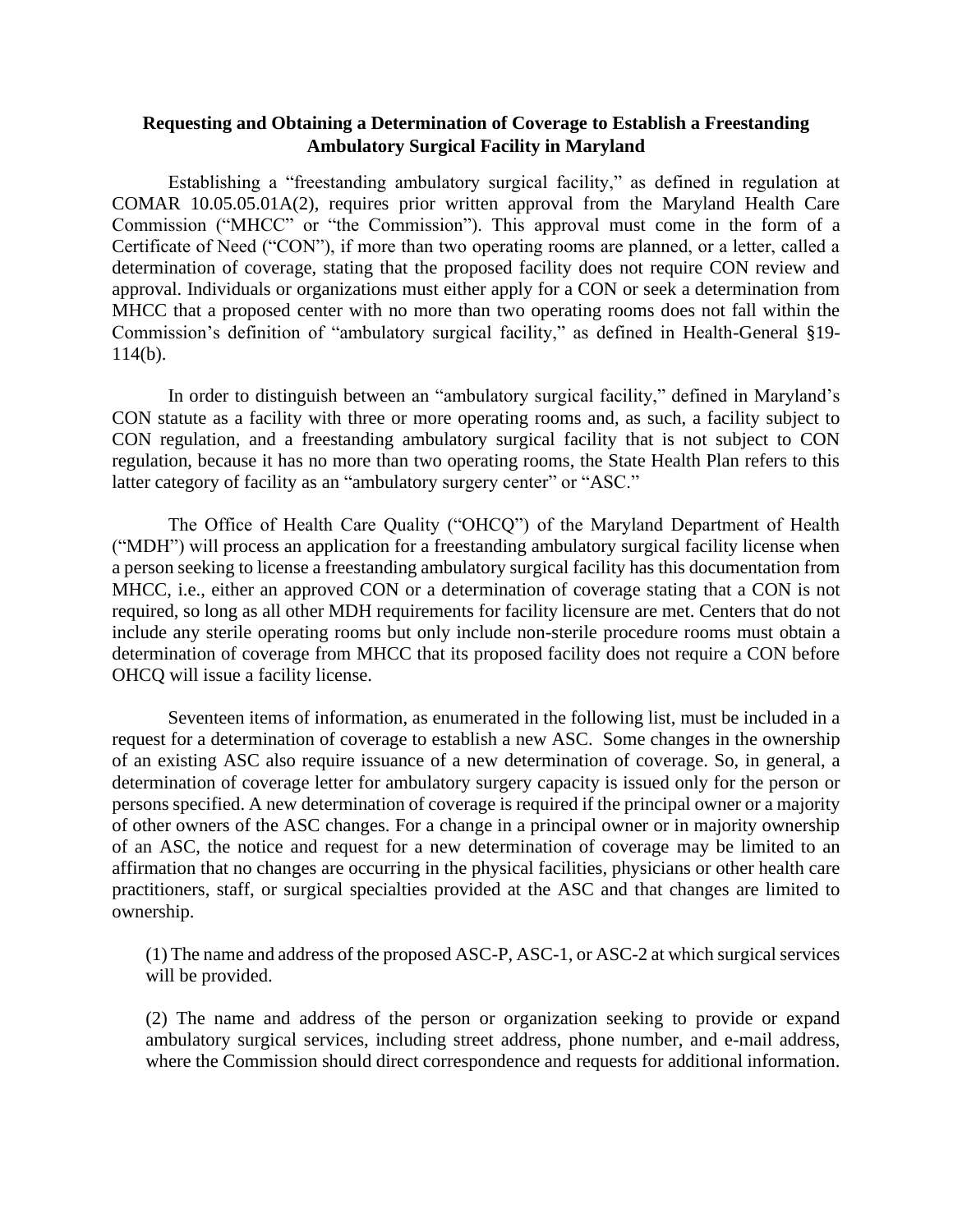(3) The date anticipated for initiation of surgical services, and if applicable, other services by the proposed ASC or alteration or expansion of an existing ASC.

(4) The number of sterile operating rooms and the number of non-sterile procedure rooms proposed for the ASC.

(5) A statement attesting that the ASC intends to meet the quality of care and patient safety requirements for State licensure and Medicare certification, including all requirements for life and fire safety, infection control, quality assessment and improvement, patient transfer, credentialing, medical record-keeping, and the provision of an estimate of out-of-pocket charges to each patient prior to arrival for surgery. An existing ASC shall provide documentation of State licensure and Medicare certification and certify that it is meeting each of the requirements in this subsection, including the provision of an estimate of out-of-pocket charges for each patient prior to arrival for surgery.

(6) A statement attesting that the ASC will provide volume information on specific types of surgeries over the most recent 12-month period available upon inquiry by prospective patients.

(7) The names of all persons, corporate entities, or other organizations with an ownership interest in the proposed ASC and percentage of ownership, and the officers, directors, partners, and owners of those entities or organizations.

(8) The names and locations of any other ambulatory surgical facilities, or offices with ambulatory surgical capacity, in which individuals, entities, or organizations listed in response to Item 7 have an interest or other economic relationship, as an officer, director, partner, member, or owner.

(9) A list of any other ASCs or ambulatory surgical facilities at the same address as the proposed new or expanded ambulatory surgical capacity.

(10) A list of any contractual relationships to provide ambulatory surgical services between the ASC proposed to be established or expanded, with other health care facilities, or with health care providers who are not owners or employees of the entity, and who exercise only medical practice privileges at the location.

(11) The names and specialties of physicians, podiatrists, or other qualified health care practitioners who will perform surgical or other services at the proposed ASC, or who currently COMAR 10.24.11 9 provide services, in the case of an existing ASC seeking to expand surgical capacity, as well as the general types of surgical procedures performed by these practitioners.

(12) The specific procedures that will be performed in any sterile operating room and the types of anesthesia that will be used in the sterile operating room, and the specific procedures that will be performed in any non-sterile procedure room and the types of anesthesia that will be used in each non-sterile procedure room.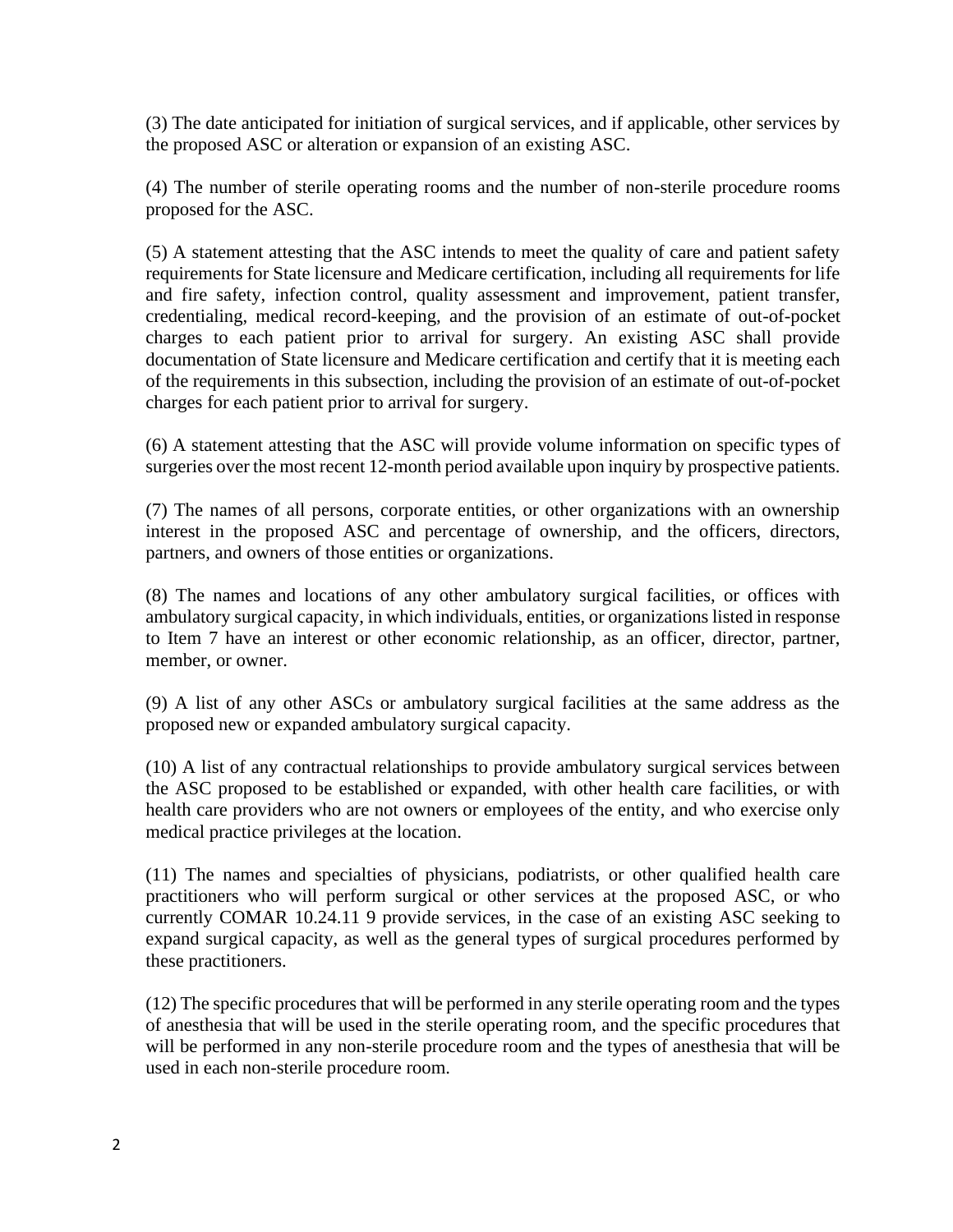(13) An architectural drawing of the entire ASC, showing the functions, dimensions, fixed equipment, and with each room and area clearly labeled. For each connecting corridor, the drawing shall indicate whether the corridor is restricted or non-restricted and sterile or nonsterile.

(14) A detailed description of the physical characteristics of the operating room and any procedure rooms, including the features that determine sterility or non-sterility of the rooms, air handling system specifications, in-line gases, types of surgical equipment, lighting, flooring, the presence of a sink in the room, and other relevant facts.

(15) The estimated total cost of constructing or fitting out the area associated with the provision of the ambulatory surgical procedures, and an identification of the sources of the estimates.

(16) The number of recovery beds or chairs provided for the proposed or existing center, which should also be clearly labeled on the architectural drawing.

(17) A request for determination of coverage, or notification of proposed changes to an existing ASC, must be accompanied by the following statement, signed by the principal owner of the proposed or existing center:

*In the proposed ASC, no more than the requested number of sterile operating rooms will be used as sterile operating rooms, in which surgical procedures are performed. I hereby declare and affirm under the penalties of perjury that the information I have given in this request for a determination of coverage under Certificate of Need law is true and correct to the best of my knowledge and belief.*

While a new determination of coverage is only required to establish an ASC or to make significant ownership changes, an existing or authorized ASC is required to notify MHCC prior to making any changes in its physical facilities, practitioners, or surgical specialties, or finalizing changes in ownership that do not constitute a change in the principal owner or in a majority of its ownership. In general, any changes in the information provided in an ASC's initial determination of coverage or an ASC's most recently issued determination of coverage must be reported to MHCC.

**PLEASE NOTE:** All facilities providing ambulatory surgical services, whether regulated under CON are not requiring CON approval, are required to participate in the Commission's annual data survey of ambulatory surgery providers.

**FOR FURTHER INFORMATION:** Any questions regarding this required information or the procedural rules related to a request for determination of Certificate of Need coverage may be directed to Paul Parker, Director, Health Care Facilities Planning and Development, Maryland Health Care Commission at (410) 764-3261 or via e-mail to [paul.parker@maryland.gov](mailto:paul.parker@maryland.gov)

## **PLEASE NOTE THAT DETERMINATIONS OF COVERAGE FOR ESTABLISHMENT OF NEW ASCs AND CHANGES OF OWNERSHIP, OR NOTIFICATIONS ABOUT**